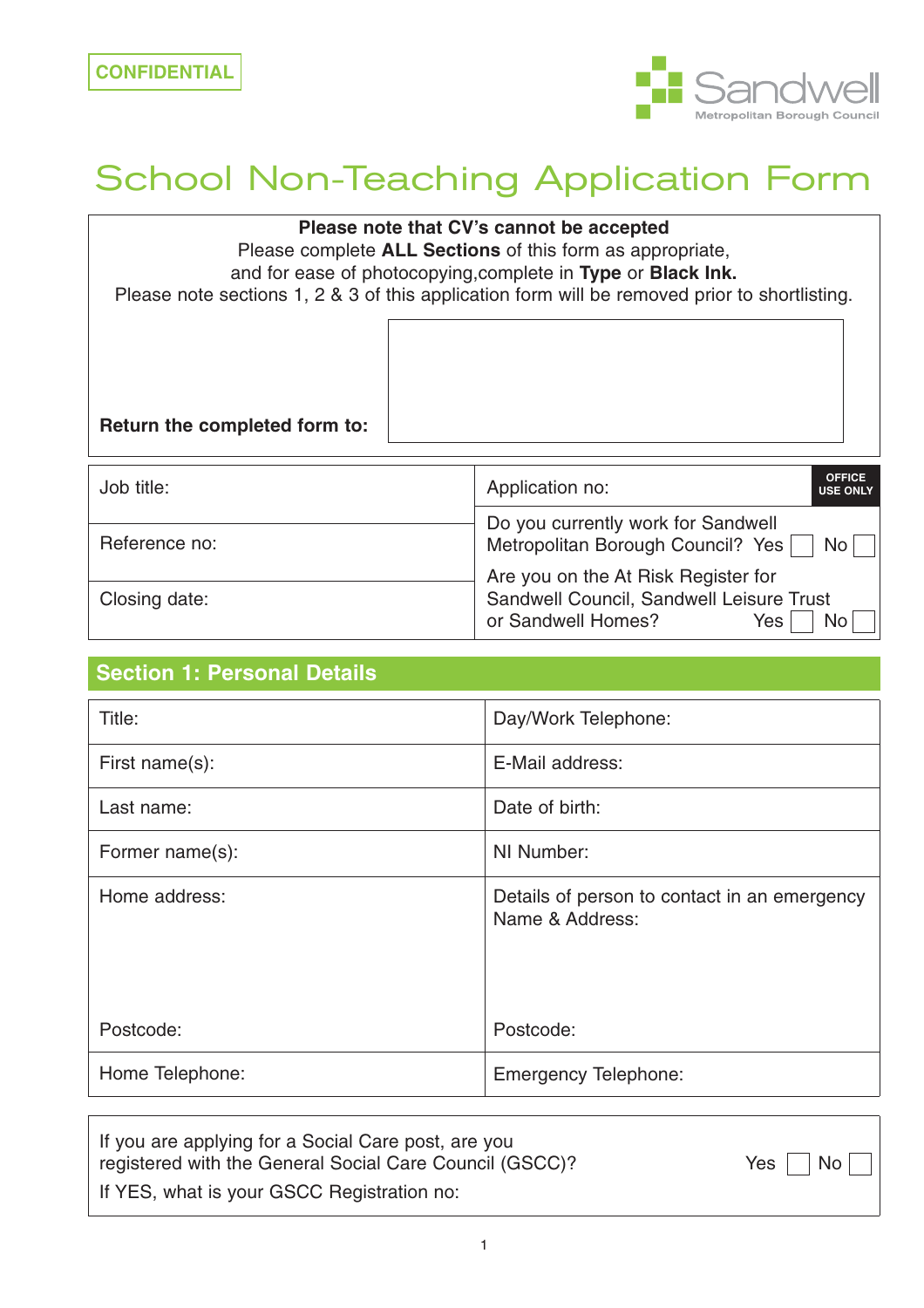## **Section 2: Equal Opportunities**

**As part of our equal opportunities policy we request that you complete the following information. This information is used for monitoring purposes only. All information will be treated as confidential and will not be used when shortlisting or deciding on whether an applicant is successful or unsuccessful in obtaining employment. The information you provide will help us to ensure that our recruitment procedures are fair by allowing us to identify and eliminate potential areas of discrimination.**

| <b>Ethnic Origin</b>                                                                                                                                                                                                                                                                                                                                                                                                                                                                                                                                                                                                                                                                                           |  |
|----------------------------------------------------------------------------------------------------------------------------------------------------------------------------------------------------------------------------------------------------------------------------------------------------------------------------------------------------------------------------------------------------------------------------------------------------------------------------------------------------------------------------------------------------------------------------------------------------------------------------------------------------------------------------------------------------------------|--|
| Prefer not to say<br>Any other ethnic group (not listed)<br>Asian or Asian British - Chinese<br>Asian or Asian British - Bangladeshi<br>Asian or Asian British - Indian<br>Asian or Asian British - Other<br>Asian or Asian British - Pakistani<br>Black or Black British - African<br><b>Black or Black British - Caribbean</b><br><b>Black or Black British - Other</b><br>Mixed Ethnic - White & Asian<br>Mixed Ethnic - White & Black African<br>Mixed Ethnic - White & Black Caribbean<br>Mixed Ethnic Group - Other<br>Other Ethnic Group - Arab<br>White - Gypsy or Irish Traveller<br>White - Irish<br>White - Other<br>White - Welsh/English/Scottish/N.Ireland<br><b>Other Ethnic Group/comments</b> |  |
|                                                                                                                                                                                                                                                                                                                                                                                                                                                                                                                                                                                                                                                                                                                |  |

#### **Religion/Belief**

| <b>Buddhist</b> | Christian         |
|-----------------|-------------------|
| Hindu           | Jewish            |
| Muslim          | None              |
| Other           | Prefer not to say |
| Sikh            |                   |

#### **Disability**

The Equality Act (2010) defines a disabled person as someone with a physical or mental impairment which has a substantial and long-term adverse effect on his/her ability to carry out normal day-to-day activities.

Do you consider yourself to have such a disability?

| Yes<br>No                  |                                |  |  |
|----------------------------|--------------------------------|--|--|
| <b>Disability Category</b> |                                |  |  |
| <b>Hearing Impairment</b>  | Learning difficulties          |  |  |
| <b>Learning Disability</b> | <b>Mental Health Condition</b> |  |  |
|                            |                                |  |  |

| continued on Page 3 |  |  |
|---------------------|--|--|
|                     |  |  |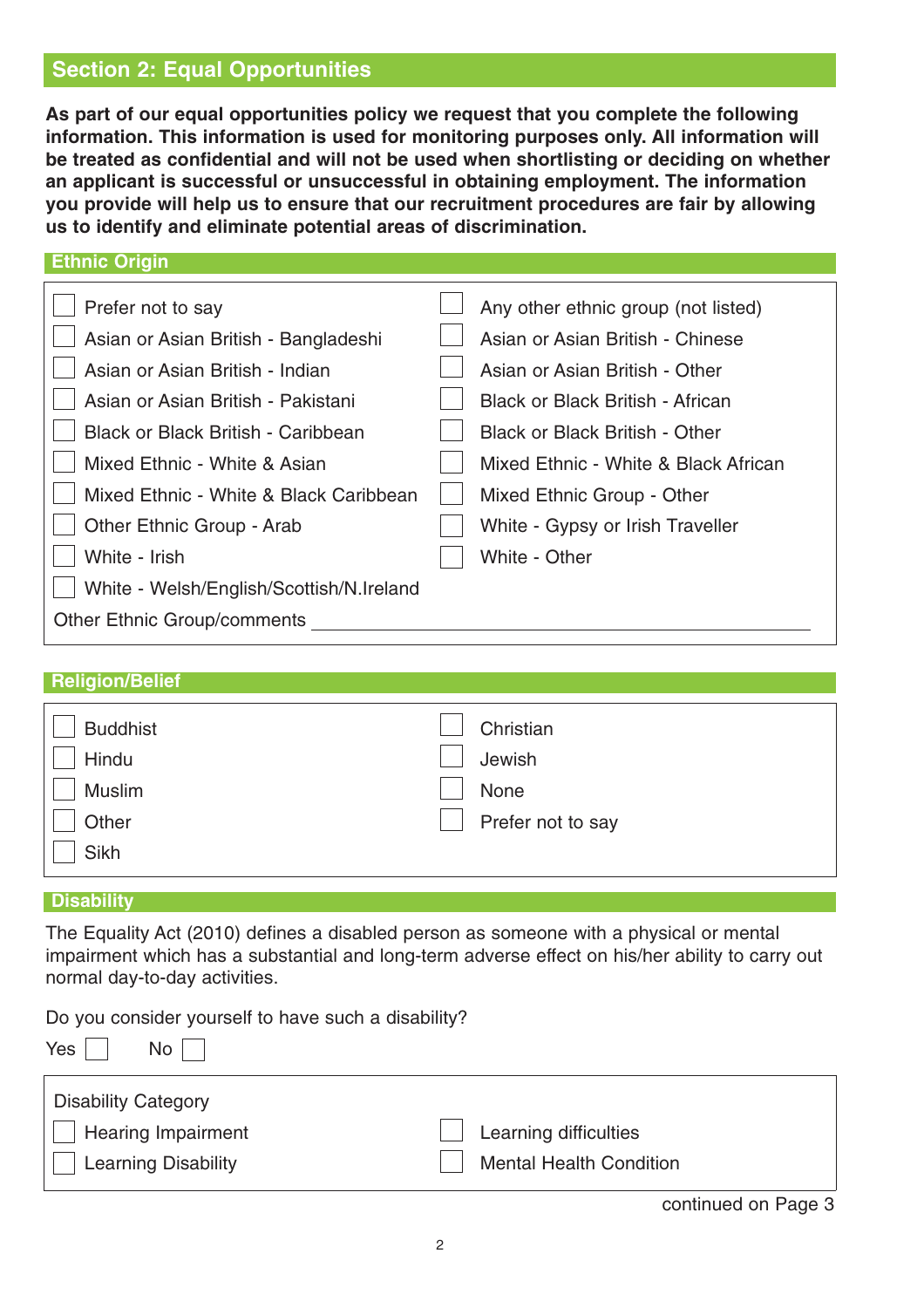| Neurological condition<br>Physical co-ordination difficulties<br>Reduced physical capacity<br>Speech impairment<br>Prefer not to say<br>Visual impairment (not correct by<br>spectacles or contact lenses) | Mobility impairment<br>Other<br>Physical impairment<br>Sensory impairment<br><b>None</b><br>Long-standing illness or health condition<br>Please identify any special requirements, adjustments or equipment which may assist you |
|------------------------------------------------------------------------------------------------------------------------------------------------------------------------------------------------------------|----------------------------------------------------------------------------------------------------------------------------------------------------------------------------------------------------------------------------------|
|                                                                                                                                                                                                            |                                                                                                                                                                                                                                  |
| (b) to enable you to carry out the job $\sqrt{2}$                                                                                                                                                          |                                                                                                                                                                                                                                  |
| <b>Gender</b>                                                                                                                                                                                              |                                                                                                                                                                                                                                  |
| Female<br>Prefer not to say                                                                                                                                                                                | Male                                                                                                                                                                                                                             |
| <b>Age Range</b>                                                                                                                                                                                           |                                                                                                                                                                                                                                  |
| $16 - 17$                                                                                                                                                                                                  | $18 - 24$                                                                                                                                                                                                                        |
| $25 - 29$                                                                                                                                                                                                  | $30 - 39$                                                                                                                                                                                                                        |
| $40 - 49$                                                                                                                                                                                                  | $50 - 59$                                                                                                                                                                                                                        |
| $60 - 64$                                                                                                                                                                                                  | $65+$                                                                                                                                                                                                                            |
| <b>Sexual Orientation</b>                                                                                                                                                                                  |                                                                                                                                                                                                                                  |
| <b>Bisexual</b>                                                                                                                                                                                            | Gay man                                                                                                                                                                                                                          |
| Heterosexual/straight                                                                                                                                                                                      | Prefer not to say                                                                                                                                                                                                                |
| Lesbian/Gay woman                                                                                                                                                                                          |                                                                                                                                                                                                                                  |
| To the best of your knowledge, are you related to any Council Member and/or to any<br>employee of Sandwell Metropolitan Borough Council? If so, please explain:                                            |                                                                                                                                                                                                                                  |
| Do you have a legal right to live and work in the UK?                                                                                                                                                      | <b>No</b><br>Yes                                                                                                                                                                                                                 |
| I understand that any false information or failure to disclose any criminal convictions will                                                                                                               | I declare that, to the best of my knowledge and belief, the information I have provided is true.<br>result, in the event of employment, in a disciplinary investigation, and may result in dismissal.                            |
| Signed                                                                                                                                                                                                     | Date                                                                                                                                                                                                                             |
|                                                                                                                                                                                                            | PLEASE NOTE SECTIONS 1 & 2 OF THIS APPLICATION FORM WILL BE REMOVED PRIOR TO SHORTLISTING                                                                                                                                        |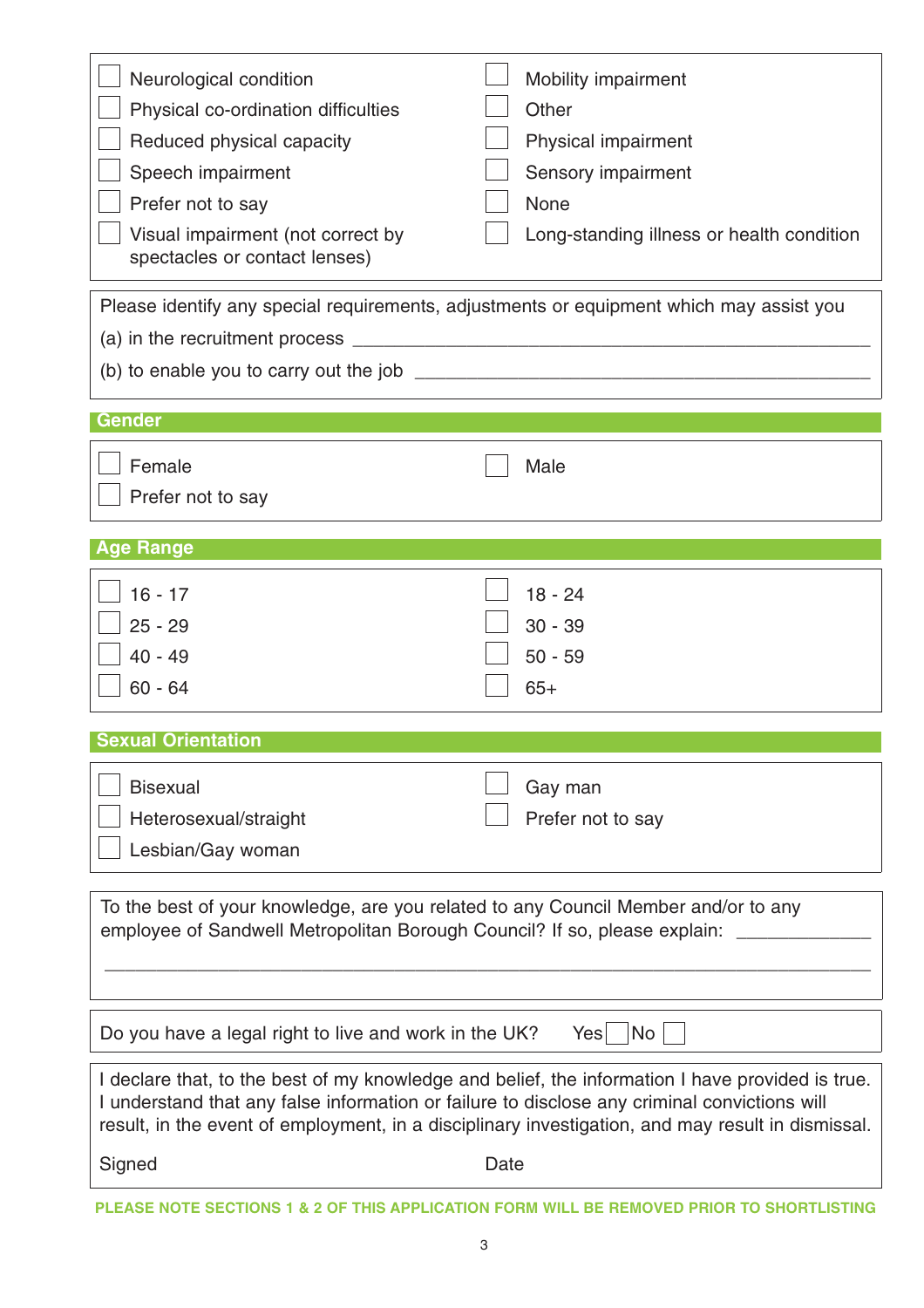**This page is deliberately left blank.**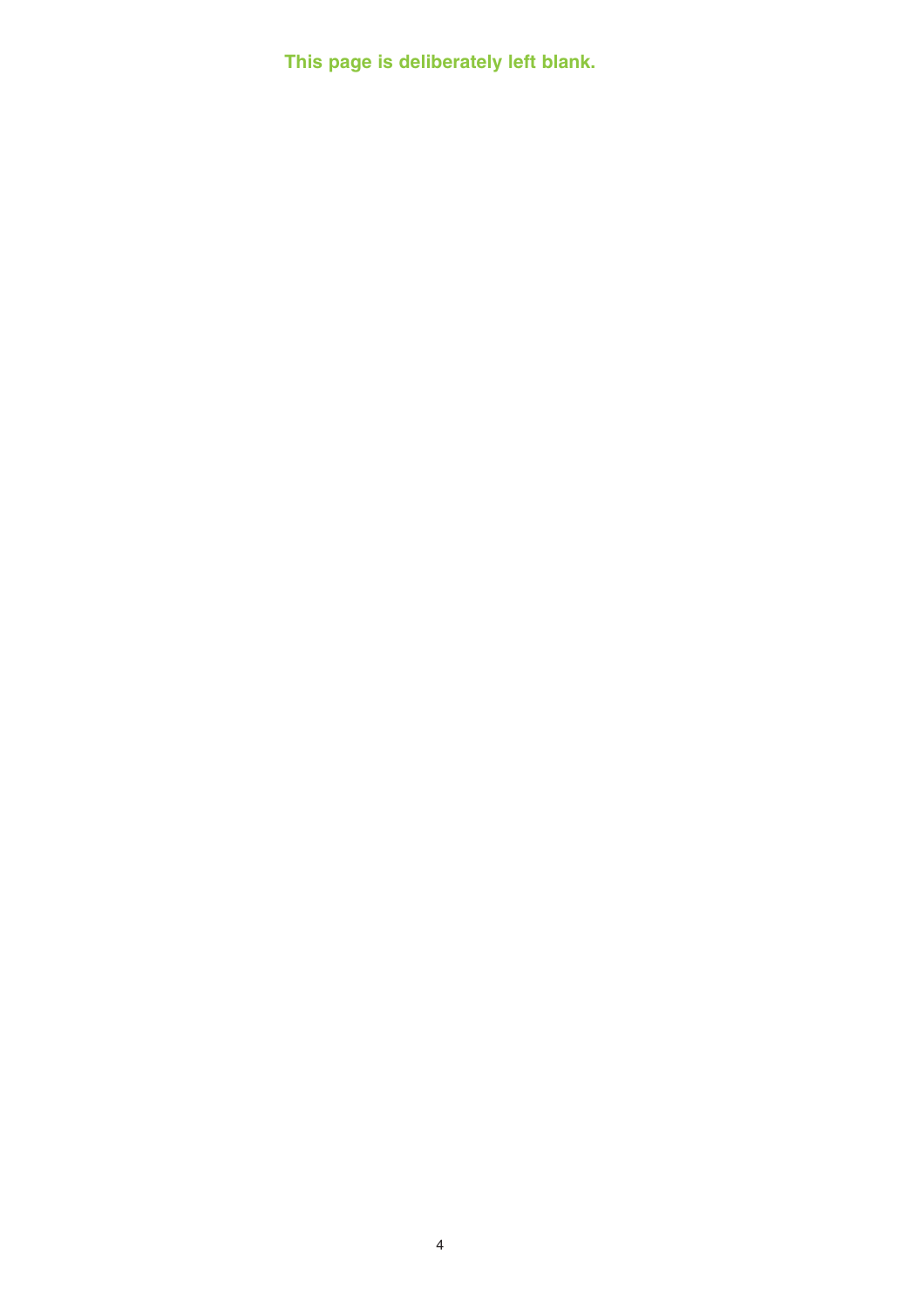| Job title: | Application no: | <b>OFFICE</b><br>USE ONLY |
|------------|-----------------|---------------------------|

Reference no:

# **Section 3: Education, Training & Qualifications**

#### **Secondary/Further**

| From<br>To<br>(Name & Address)<br>Mth/Yr<br>Mth/Yr | Date | School/College/University | <b>Examination Results</b><br>(Subject, Level and Grade) |  |
|----------------------------------------------------|------|---------------------------|----------------------------------------------------------|--|
|                                                    |      |                           |                                                          |  |
|                                                    |      |                           |                                                          |  |
|                                                    |      |                           |                                                          |  |
|                                                    |      |                           |                                                          |  |
|                                                    |      |                           |                                                          |  |

#### **Academic/Professional**

| Date           |              | College/University | <b>Examination Results</b> |  |
|----------------|--------------|--------------------|----------------------------|--|
| From<br>Mth/Yr | To<br>Mth/Yr | (Name & Address)   | (Subject, Level and Grade) |  |
|                |              |                    |                            |  |
|                |              |                    |                            |  |
|                |              |                    |                            |  |
|                |              |                    |                            |  |

### **Relevant training (including short, in-service training)**

| Date           |              | College/University/Training Provider |                             |
|----------------|--------------|--------------------------------------|-----------------------------|
| From<br>Mth/Yr | To<br>Mth/Yr | (Name & Address)                     | <b>Course Title/Results</b> |
|                |              |                                      |                             |
|                |              |                                      |                             |
|                |              |                                      |                             |
|                |              |                                      |                             |

**Other qualifications, membership of professional bodies**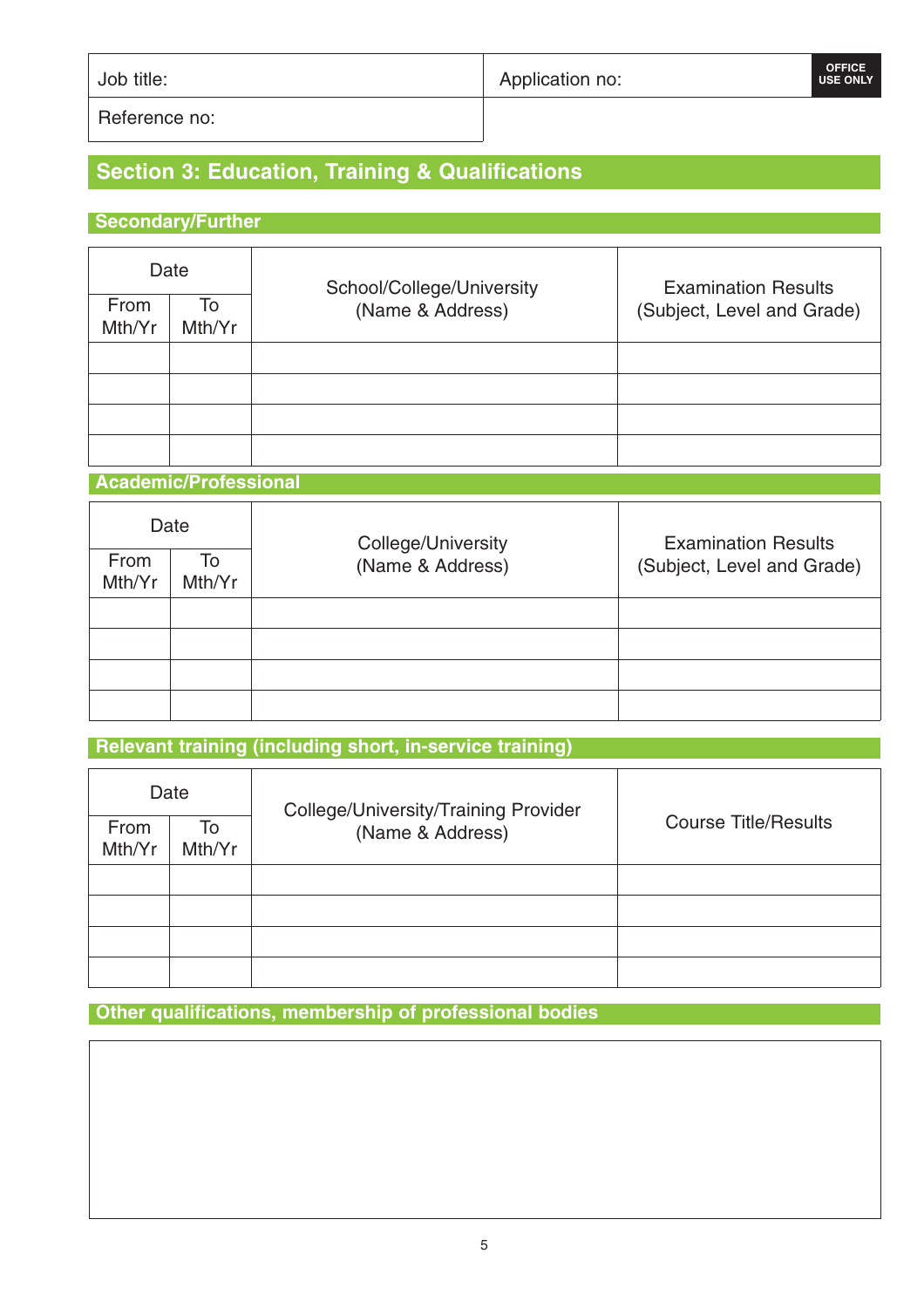# **Section 4: Experience**

**Please complete the following, starting with your current employment and include all employment. Any employment with temporary work agencies must show the agency as the employer as well as the business where the work was carried out. Please also include any breaks in employment history together with the reason for the break. Please complete the following accurately and include all experience since the age of 16, or since leaving full time education.**

| Current job/post title:            |       |                               |           |  |
|------------------------------------|-------|-------------------------------|-----------|--|
| Name & address of employer:        |       |                               |           |  |
|                                    |       |                               |           |  |
|                                    |       |                               |           |  |
|                                    |       |                               |           |  |
| Postcode:                          |       |                               |           |  |
| Salary/wage:                       |       | Grade/scale:                  |           |  |
| How long have you worked/          | From: |                               | To:       |  |
| did you work there?                |       | Please state number of years: |           |  |
| Do you still work there:           | Yes   |                               | <b>No</b> |  |
| If YES, period of notice required? |       |                               |           |  |
| If NO, reason for leaving          |       |                               |           |  |
| Briefly describe your duties:      |       |                               |           |  |
|                                    |       |                               |           |  |
|                                    |       |                               |           |  |
|                                    |       |                               |           |  |
|                                    |       |                               |           |  |
|                                    |       |                               |           |  |
|                                    |       |                               |           |  |
|                                    |       |                               |           |  |
|                                    |       |                               |           |  |
|                                    |       |                               |           |  |
|                                    |       |                               |           |  |
|                                    |       |                               |           |  |
|                                    |       |                               |           |  |
|                                    |       |                               |           |  |
|                                    |       |                               |           |  |
|                                    |       |                               |           |  |
|                                    |       |                               |           |  |
|                                    |       |                               |           |  |
|                                    |       |                               |           |  |
|                                    |       |                               |           |  |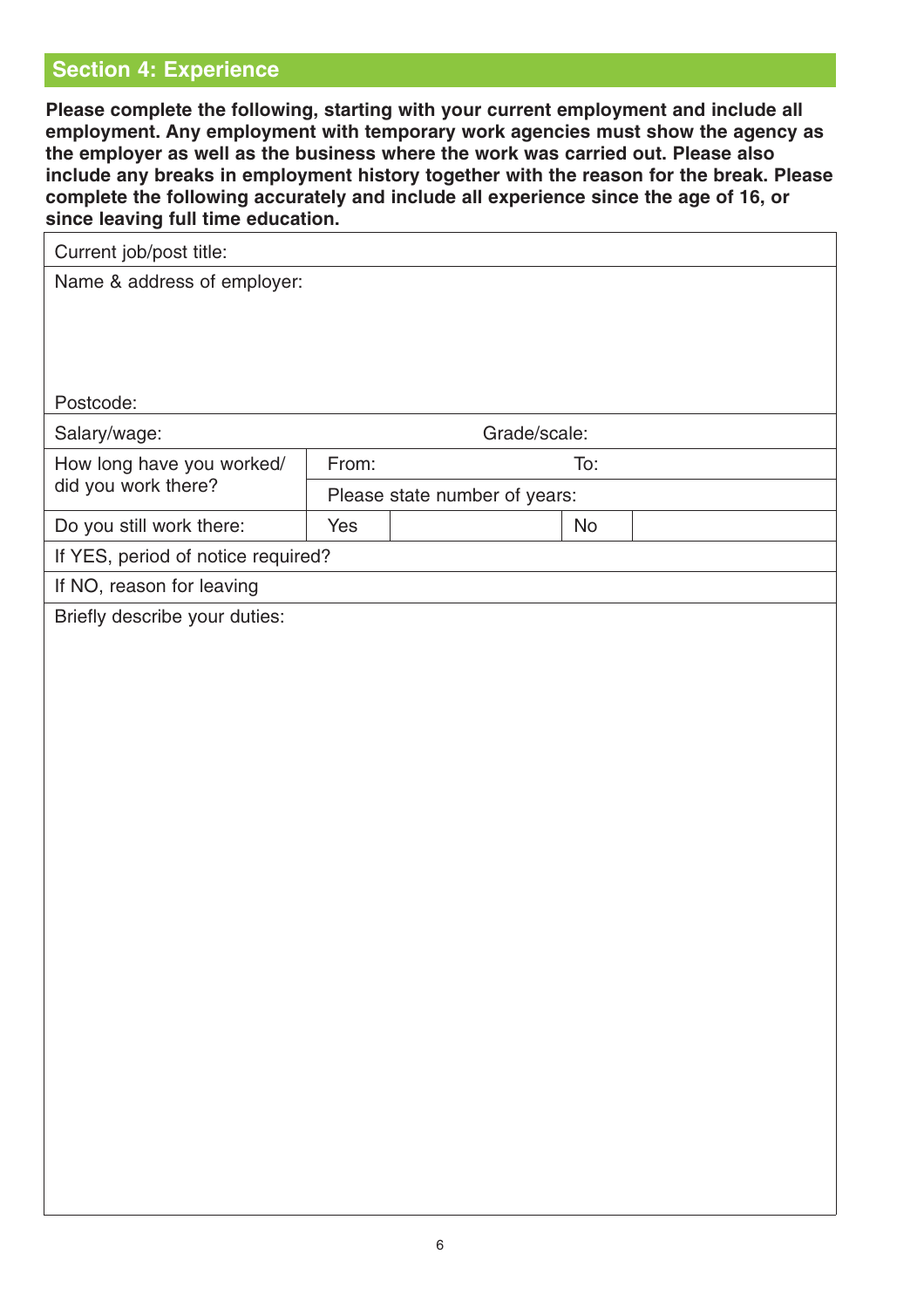| Date<br>$\operatorname{\mathsf{To}}$<br>From |        | Employers name & address<br>or your activity if you are/were<br>not employed | Position held | Reason for<br>leaving/break in |  |
|----------------------------------------------|--------|------------------------------------------------------------------------------|---------------|--------------------------------|--|
| Mth/Yr                                       | Mth/Yr |                                                                              |               | employment                     |  |
|                                              |        |                                                                              |               |                                |  |
|                                              |        |                                                                              |               |                                |  |
|                                              |        |                                                                              |               |                                |  |
|                                              |        |                                                                              |               |                                |  |
|                                              |        |                                                                              |               |                                |  |
|                                              |        |                                                                              |               |                                |  |
|                                              |        |                                                                              |               |                                |  |
|                                              |        |                                                                              |               |                                |  |
|                                              |        |                                                                              |               |                                |  |
|                                              |        |                                                                              |               |                                |  |
|                                              |        |                                                                              |               |                                |  |
|                                              |        |                                                                              |               |                                |  |
|                                              |        |                                                                              |               |                                |  |
|                                              |        |                                                                              |               |                                |  |
|                                              |        |                                                                              |               |                                |  |
|                                              |        |                                                                              |               |                                |  |
|                                              |        |                                                                              |               |                                |  |
|                                              |        |                                                                              |               |                                |  |
|                                              |        |                                                                              |               |                                |  |
|                                              |        |                                                                              |               |                                |  |
|                                              |        |                                                                              |               |                                |  |
|                                              |        |                                                                              |               |                                |  |
|                                              |        |                                                                              |               |                                |  |
|                                              |        |                                                                              |               |                                |  |
|                                              |        |                                                                              |               |                                |  |
|                                              |        |                                                                              |               |                                |  |
|                                              |        |                                                                              |               |                                |  |

**Please continue on a separate sheet if necessary and attach it with ONE staple in the top left-hand corner of the page.**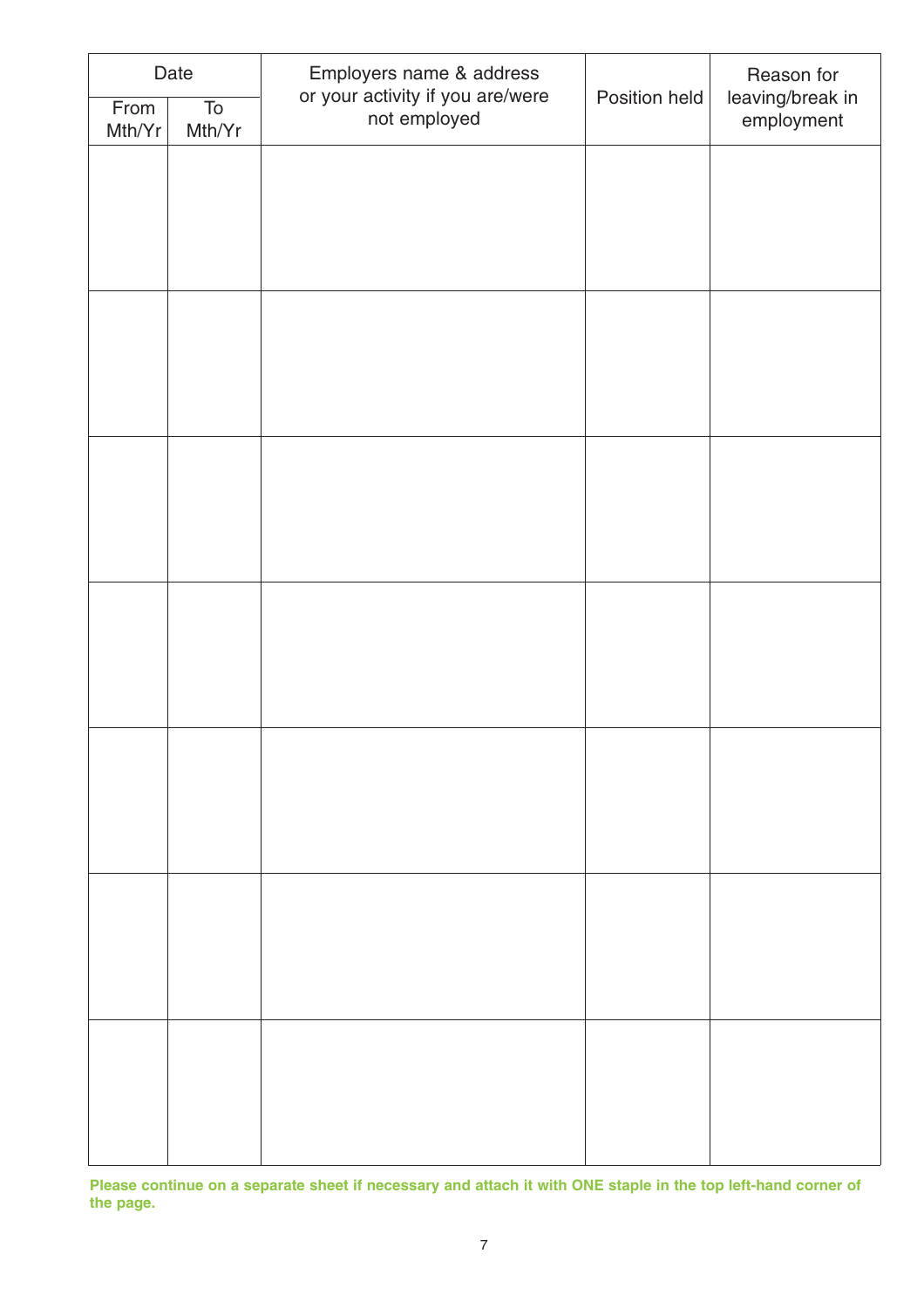# **Section 5: Supporting Information**

**Please use this page to outline any other information that may help your application. Continue on a separate page if necessary and attach it with one staple in the top lefthand corner.**

**Please continue on a separate sheet if necessary and attach it with ONE staple in the top left-hand corner of the page.**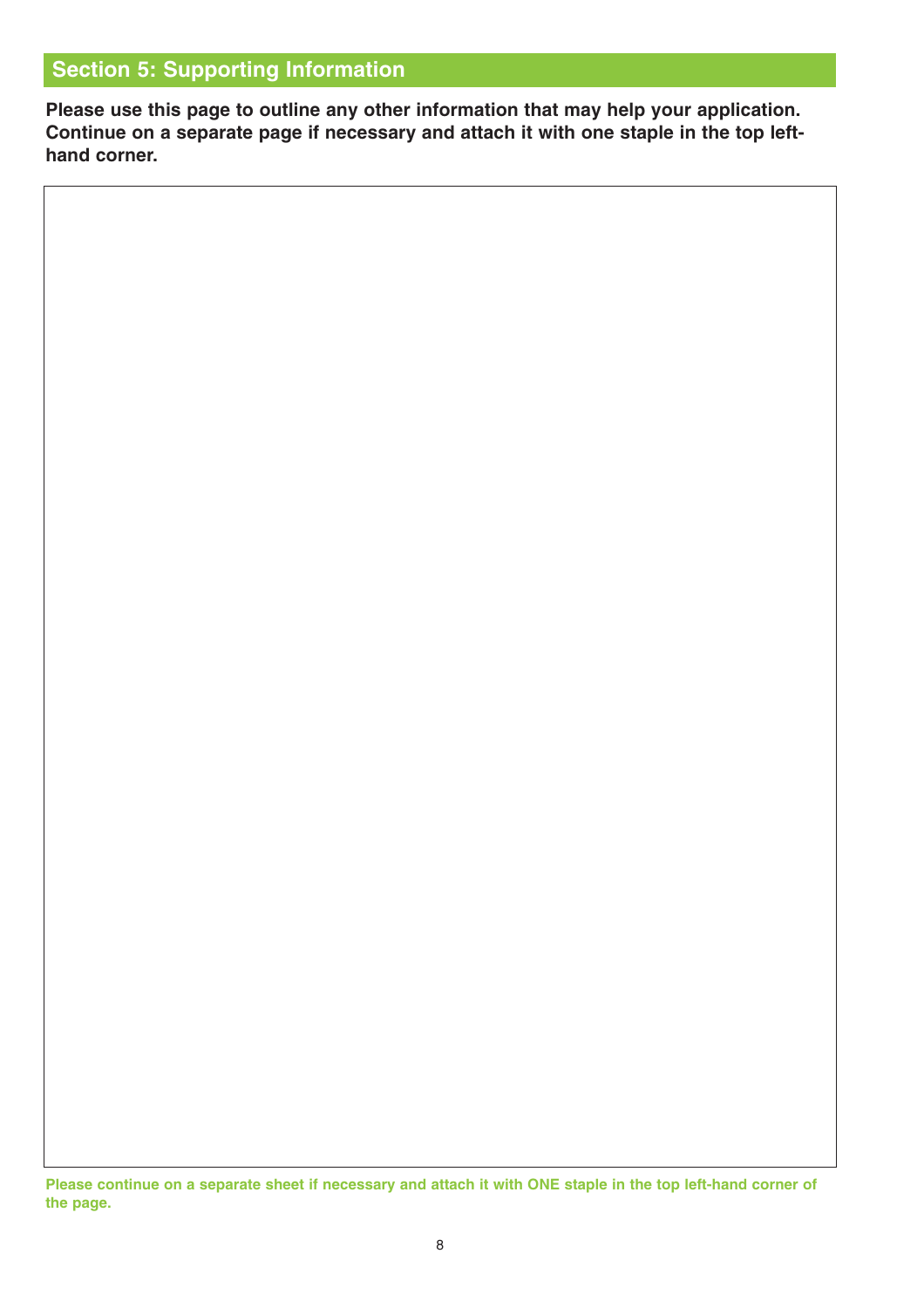## **Section 6: Convictions**

#### **Rehabilitation of Offenders Act 1974 (exceptions) Order 1975**

#### **If you have been convicted of any offence(s), or if there are any proceedings pending against you, please give details.**

If the Personnel Specification advises you that a Criminal Records Bureau check will be required, the post you are applying for is covered by the **Rehabilitation of Offenders Act 1974 (exceptions) Order 1975**. This means that you must declare all convictions, including cautions, reprimands and formal warnings for any offence(s) which for other purposes are 'spent' under the provisions of the Act.

Failure to disclose any previous convictions (including cautions) reprimands and formal warnings could result in dismissal should it be subsequently discovered. Any information given, either when returning this application form or at an interview will be entirely confidential and will be considered only in relation to this application.

| Date | Type of Offence | Sentence/Fine Imposed | Comments |
|------|-----------------|-----------------------|----------|
|      |                 |                       |          |
|      |                 |                       |          |
|      |                 |                       |          |
|      |                 |                       |          |

## **Section 7: References**

Please provide details below of two referees (one of whom must be your present or most recent employer) who are able to comment on your suitability for the position:

| Name:           | Name:           |
|-----------------|-----------------|
| Address:        | Address:        |
|                 |                 |
| Postcode:       | Postcode:       |
| Telephone no:   | Telephone no:   |
| E-Mail address: | E-Mail address: |
| Occupation:     | Occupation:     |

If you have previously been employed by Sandwell Council, the unit in which you worked will be asked to confirm details of your employment, including the reason for your leaving.

| May we contact your current employer at      |                    |
|----------------------------------------------|--------------------|
| this stage without further reference to you? | $Yes \Box No \Box$ |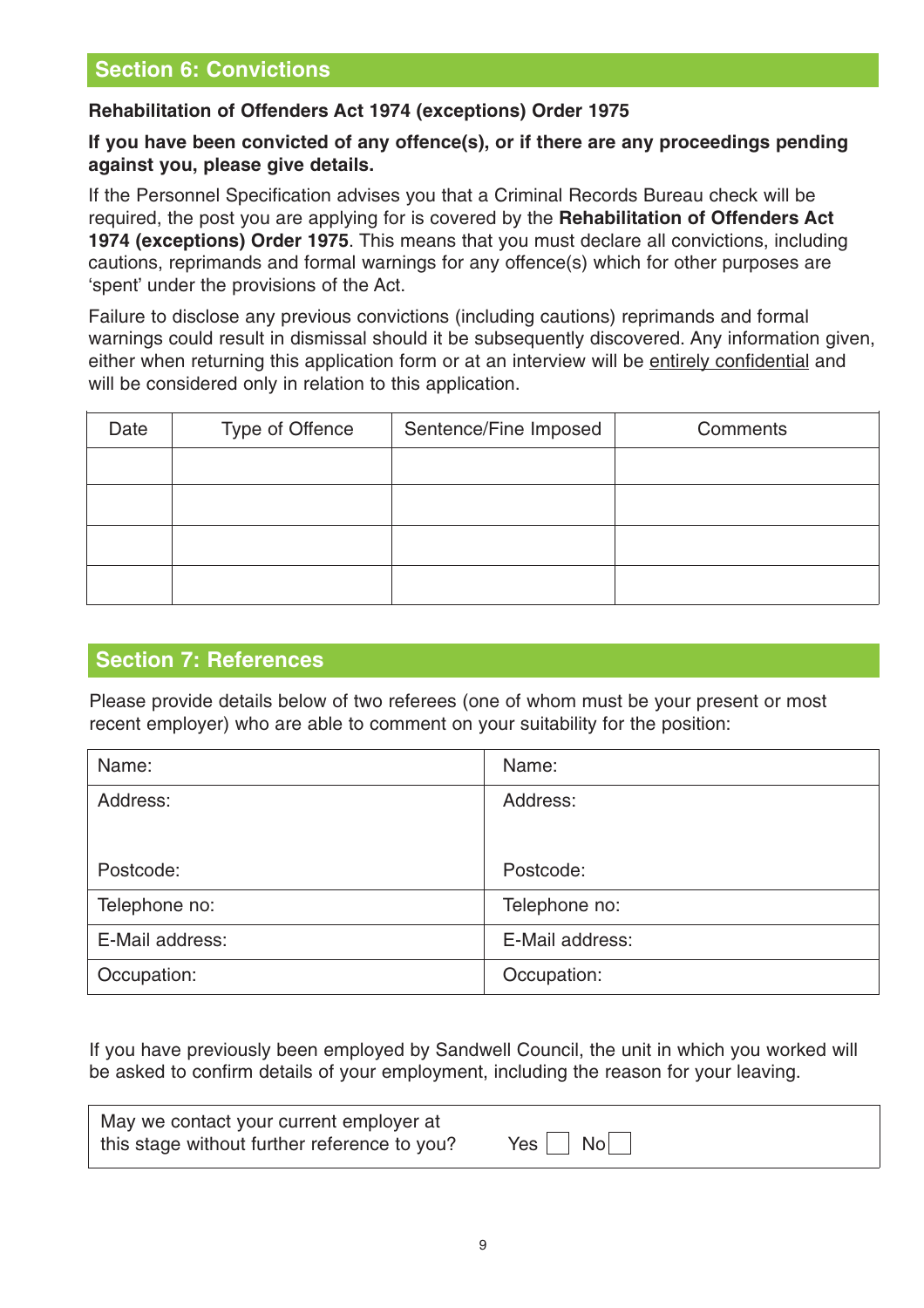## **Section 8: Data Protection Act**

The information you are providing will be used by Sandwell Metropolitan Borough Council in connection with your application and for assessing your suitability for the post advertised. The information will be shared only in compliance with the law and for the purpose of monitoring the Council's practices to ensure equality of opportunity.

If I am appointed to work with Sandwell MBC, I give my permission for my name and contact details to be provided to the recognised Trade Unions in Sandwell (please tick as applicable).

| No<br>ົ |
|---------|
|---------|

# **Section 9: How did you find out about this vacancy?**

Please indicate where you first saw information about this vacancy.

| Job Centre                     | Fish 4 Jobs Website                  |  |
|--------------------------------|--------------------------------------|--|
| Local Newspaper                | Regional Website wmjobs.co.uk        |  |
| <b>National Newspaper</b>      | From Friend or Colleague             |  |
| <b>Specialised Publication</b> | Sandwell's Jobs Opportunity Bulletin |  |
| Sandwell's Jobs Website        | Other, please specify                |  |
| Monster's Jobs Website         |                                      |  |

**N.B. Canvassing for this appointment will disqualify your application.**

**Please check that all sections of this form have been completed and and if returning by post, that you have signed the declaration on the bottom on page 3. If you e-mail this form you will be asked to sign the form if you are interviewed.**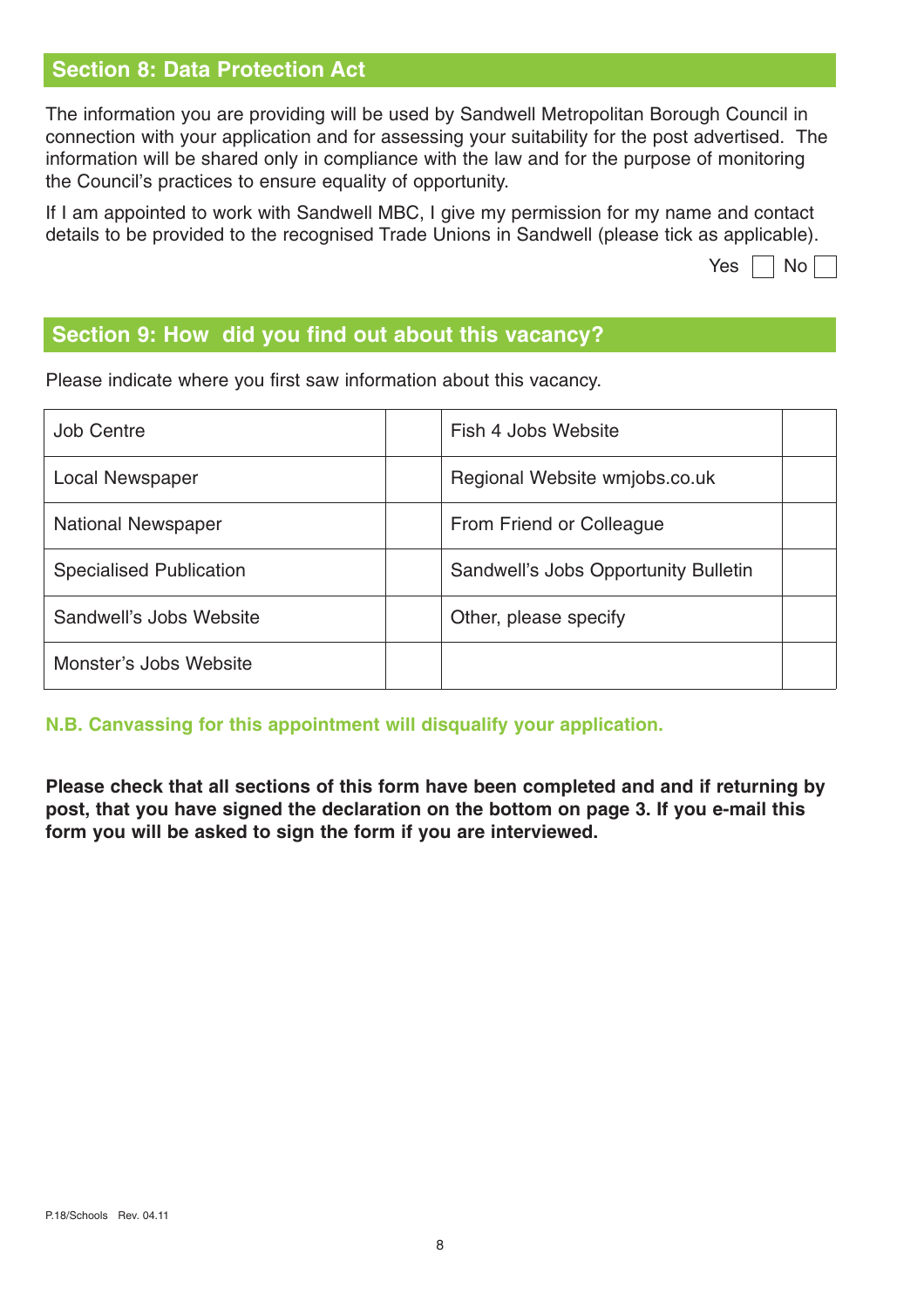**This page is deliberately left blank.**